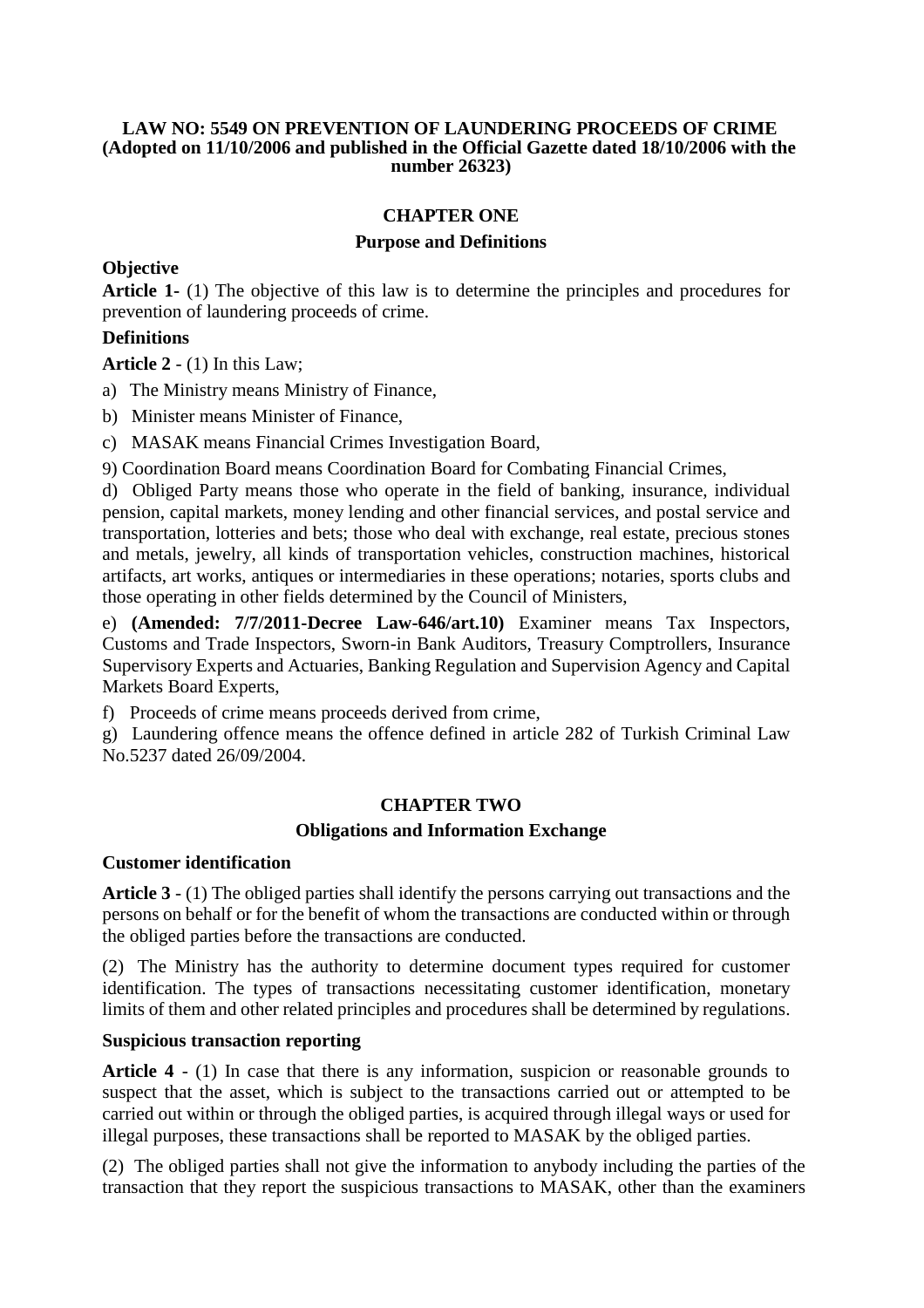assigned to conduct supervision of obligations and the courts during legal proceedings.

(3) Activities of obliged parties required reporting and principles and procedures of reporting shall be determined by regulation.

**Training, internal control, control and risk management systems and other measures Article 5** - (1) In the scope of necessary measures including measures to assign an officer with necessary authority at administrative level for ensuring compliance with this Law and to establish training, internal control and control and risk management systems, the Ministry has the authority to determine obliged parties and implementation principles and procedures by regarding size of business and business volumes.

## **Periodically Reporting**

**Article 6** - (1) The obliged parties shall report the transactions, to which they are parties or intermediaries, exceeding the amount determined by the Ministry to MASAK.

(2) The transaction types subject to periodically reporting, reporting procedure and periods, excluded obliged parties and other implementation principles and procedures shall be determined by the Ministry.

(3) Regarding the implementation of this Law, periodically reporting may be requested from the public institutions and organizations, and institutions and organizations in the nature of public bodies other than the obliged parties. Those who shall report periodically and reporting principles and procedures shall be determined by regulation.

# **Providing information and documents**

**Article 7** - (1) When requested by MASAK or examiners, public institutions and organizations, natural and legal persons, and unincorporated organizations shall fully and accurately provide all kinds of information, documents and related records in every type of environment, any kind of information and passwords necessary for accessing to or making these records decipherable, and render necessary convenience.

(2) Those from whom information and documents are requested in accordance with the previous paragraph shall not avoid giving information and documents by alleging the provisions of special laws, provided that the defense right is reserved.

## **Retaining and submitting**

**Article 8** - (1) The obliged parties shall retain the documents, books and records, identification documents kept in all forms regarding their transactions and obligations established in this Law for eight years starting from the drawn up date, the last record date, the last transaction date respectively and submit them when requested.

## **Access system**

**Article 9** - (1) By MASAK, an access system may be established to the data processing systems of the public institutions and organizations, and institutions and organizations in the nature of public bodies which keep records regarding to economic activities, wealth items, tax liabilities, census information and illegal activities in accordance with their laws or activities within the principles and procedures defined together by the Ministry and competent authorities of related Ministry and institutions and organizations in the nature of public bodies.

(2) The provisions of paragraph (1) do not apply to public economic enterprises and the banks with public capital excluding Central Bank of Republic of Turkey.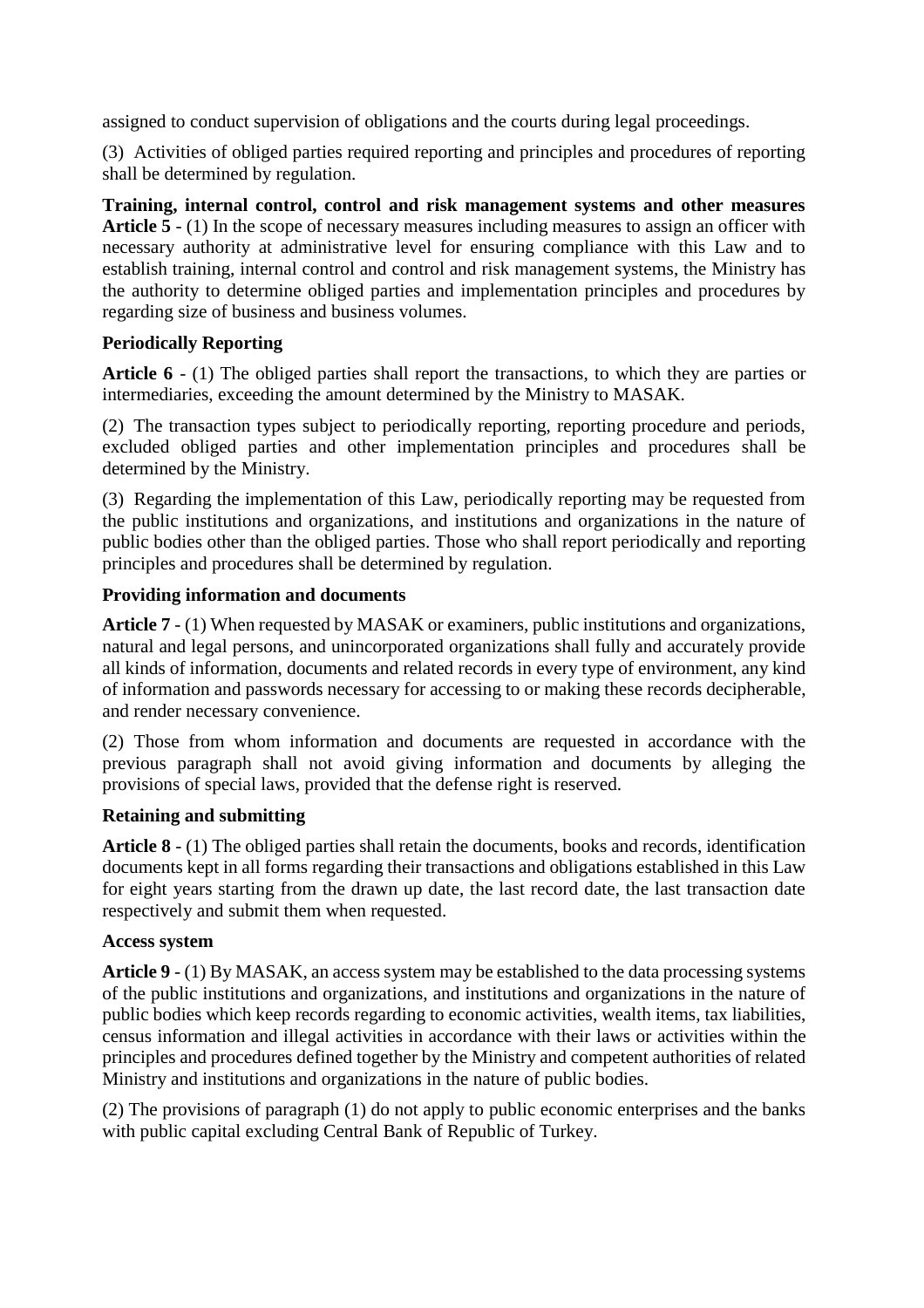### **Electronic notification**

## **Article 9/A- (Added: 18/6/204-6545/art.87)**

(1) The notifications to be drawn up under the implementation of this Law and the Law No.6415 on Prevention of the Financing of Terrorism may be notified electronically and response may be requested electronically notwithstanding the procedures relating to electronic notification established in Article 7/A of Notification Law No.7201. This type of notifications shall be deemed as notified when reached to the other side.

(2) Relating to electronic notifications, MASAK has the authority to construct all kinds of technical infrastructure or to use the existing ones, to impose obligations for using electronic addresses suitable for notification and giving responses electronically, to determine the procedures and principles relating to ones to be notified electronically and electronic notifications.

## **Protection of obliged parties**

**Article 10** - (1) Natural and legal persons fulfilling their obligations in accordance with this Law shall not be subject to civil and criminal liability.

(2) The information about the persons reporting suspicious transaction shall not be given to the third parties, institutions and organizations other than courts even if a provision exists in special laws. Necessary measures shall be taken by Courts in order to keep secret the identities of the persons and to ensure their security.

## **Supervision of obligations**

**Article 11** - (1) **(Amended: 7/7/2011- Decree Law- 646/art.10)** Supervision of the obligations introduced by this Law and relevant legislation is carried out through the examiners listed in Article 2.

(2) MASAK may request for a supervision within an obliged party in the scope of either one case or a supervision program. The requested unit shall carry out this request. **(Amended third sentence: 7/7/2011-Decree Law- 646/art.10)** Examiners who will be assigned shall be designated upon the request of MASAK by the proposal of the head of the related unit and by the approval of the Minister to whom they are attached or related.

(3) Within the scope of this Law, the examiners assigned to conduct supervision of obligations are authorized to request all kinds of information, documents and legal books from natural and legal persons including the public institutions and organizations, and unincorporated organizations, to examine all kinds of documents and records within them and to receive information from the relevant authorities verbally or in writing. They also use the powers given to them by other laws.

(4) Examiners shall report violations of obligations to MASAK while fulfilling their own duties entrusted to them by their units.

## **International Information Exchange**

**Article 12** -1) Head of MASAK shall be authorized to sign the memoranda of understanding, which are not in the nature of international agreement, with foreign counterparts and to amend the memoranda of understanding signed in order to ensure exchanging information within the scope of duties of MASAK. The signed memoranda of understanding and their amendments shall enter into force by the Decision of Council of Ministers.

# **CHAPTER THREE**

## **Penalties, Seizure and Sending of Decisions**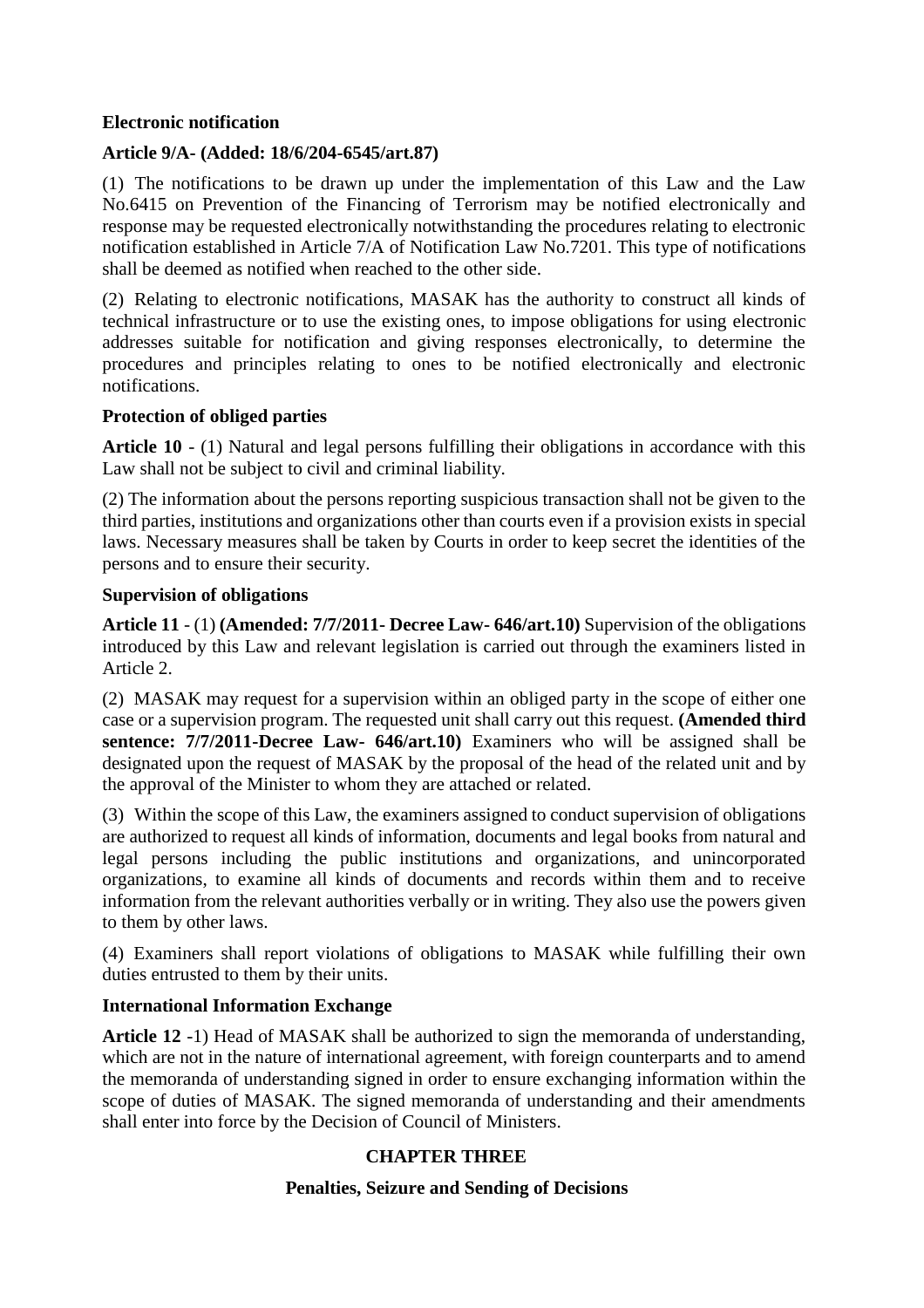## **Administrative fine in failure to comply with obligations**

**Article 13** - (1) The obliged parties failing to comply with any obligation stated in Articles 3 and 6 and Paragraph (1) of Article 4 of this Law shall be punished with an administrative fine of five thousand New Turkish Liras by MASAK. If the obliged party is a bank, finance company, factoring company, money lender, financial leasing company, insurance and reinsurance company, pension company, capital market institution or exchange office, administrative fine shall be applied twofold.

## (2) **(Abolished: 18/6/2014-6545/Art. 88**

(3) The obliged parties who fail to comply with the obligations stated in Article 5 of this Law shall be given at least 30 days in order to remove deficiencies and to take necessary measures. If the obliged parties don't remove deficiencies and take necessary measures then the provisions of Paragraph (1) shall apply to them.

(4) **(Amended: 18/6/2014-6545/Art. 88)** Persons, institutions and organizations who fail to comply with the obligations of electronic notification specified in Article 9/A of this Law shall be punished with an administrative fine of ten thousand Turkish Liras by MASAK for each failure to comply. The total amount of administrative fine applied in this regard in one year cannot exceed two hundred and fifty thousand Turkish Liras.

(5) **(Added: 18/6/2014-6545/Art.88)** For each failure, the total amount of administrative fines applied within the year of the violation pursuant to first three paragraphs of the Article cannot exceed ten million Turkish Liras for obliged parties that will be punished with a twofold fine pursuant to Paragraph 1, and one million Turkish Liras for other obliged parties. If the obliged parties subject to upper limit on fines make same kind of failure to comply with obligation in the following year, the limit shall be applied twofold.

(6) **(Added: 18/6/2014-6545/Art. 88)** Administrative fine cannot be imposed after five years from the date of violation of obligation.

(7) Other principles and procedures regarding this article shall be determined by the regulation to be issued by the Ministry.

## **Judicial penalty in failure to comply with obligations**

**Article 14** - (1) Those who fail to comply with the obligations stated in Paragraph (2) of Article 4 and Articles 7 and 8 of this Law shall be sentenced to imprisonment from one year to three years and to judicial fine up to five thousand days.

(2) Security measures peculiar to legal persons shall be adjudicated because of this offence. **Failure in declaring the transaction carried out for the benefit of other person Article 15** - (1) In the transactions requiring customer identification which are conducted within or through the obliged parties, if anyone who acts in his/her own name but for the benefit of other person does not inform the obliged parties, in writing, of the person for the benefit of whom he/she acts before carrying out the transactions, he/she shall be sentenced to imprisonment from six months to one year or to judicial fine up to five thousand days.

## **Disclosure to Customs Administration**

**Article 16** - (1) Travellers making a physical cross-border transportation of Turkish currency, foreign currency or instruments ensuring payment by them, shall disclose them fully and accurately upon the request of Customs Administration.

(2) In case no explanations are made or false or misleading explanation is made upon the request by the authorities, values carried along by the travellers shall be sequestrated by the Customs Administration. The Customs Administration shall impose an administrative fine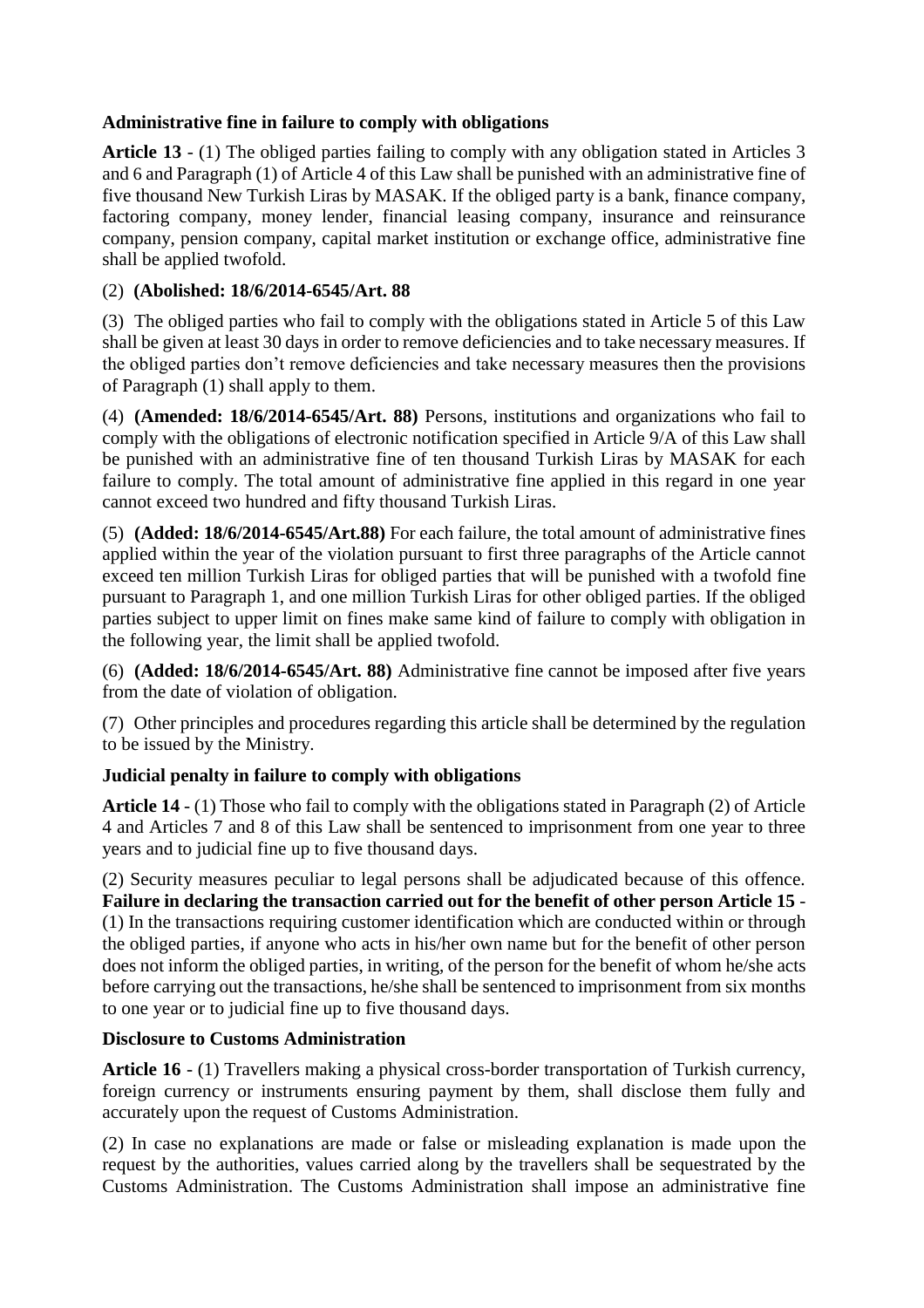equal to one tenth of the amount carried along on travellers who do not make a disclosure and one tenth of the difference between the value carried along and the value disclosed on travellers who make a false disclosure about the amount. Besides, the case shall be considered as suspicious and shall be conveyed to MASAK and other related authorities. The provisions of this Paragraph shall not apply to the differences up to one thousand and five hundred Turkish Liras.

## **Seizure**

**Article 17** - (1) In cases where there is strong suspicion that the offences of money laundering and financing of terrorism are committed, the asset values may be seized in accordance with the procedure in Article 128 of Criminal Procedure Law No. 5271.

(2) Public Prosecutor may also make seizure decision in urgent cases. The seizure applied without the judicial decision shall be submitted for the approval of the judge on duty in twenty-four hours at the latest. The judge shall decide on whether it will be approved or not in twenty-four hours at the latest. The decision of Public Prosecutor's Office shall be invalid in case of non-approval.

## **Notification of Decisions**

**Article 18-** (1) A copy of the decision on lack of grounds for legal action or indictment as a result of investigation related to offences of money laundering and financing of terrorism, adjudication in the conclusion of proceedings and the seizure decision pursuant to Article 17 of this Law shall be sent to MASAK until the end of the following month by the Public Prosecutor's Offices and the courts.

#### **CHAPTER FOUR**

## **MASAK and Coordination Board Duties and Powers of MASAK**

**Article 19**- (1) MASAK is directly attached to the Minister of Finance. The duties and powers of MASAK are as follows:

a) To develop policies and implementation strategies, to ensure coordination among institutions and organizations, to conduct collective activities, to exchange views and information for the prevention of laundering proceeds of crime.

b) To prepare law, by-law and regulation drafts in accordance with the policies determined, to make regulations for the implementation of this Law and the decisions of Council of Ministers regarding the Law.

c) To carry out researches on developments on laundering proceeds of crime, and methods for detection and prevention of laundering offence.

9) To make sectoral studies, to develop measures and to monitor the implementation for prevention of laundering proceeds of crime.

d) To carry out activities for raising public awareness and support.

e) To collect data, to receive suspicious transaction reports, to analyze and evaluate them in the scope of prevention of laundering proceeds of crime and financing of terrorism.

f) To request for examination from law enforcement and other relevant units in their fields, when required during the evaluation period.

g) To carry out or make others carry out examinations and to make research on the subject matters of this Law.

g) To denounce files to the Chief Public Prosecutor's Office for the necessary legal actions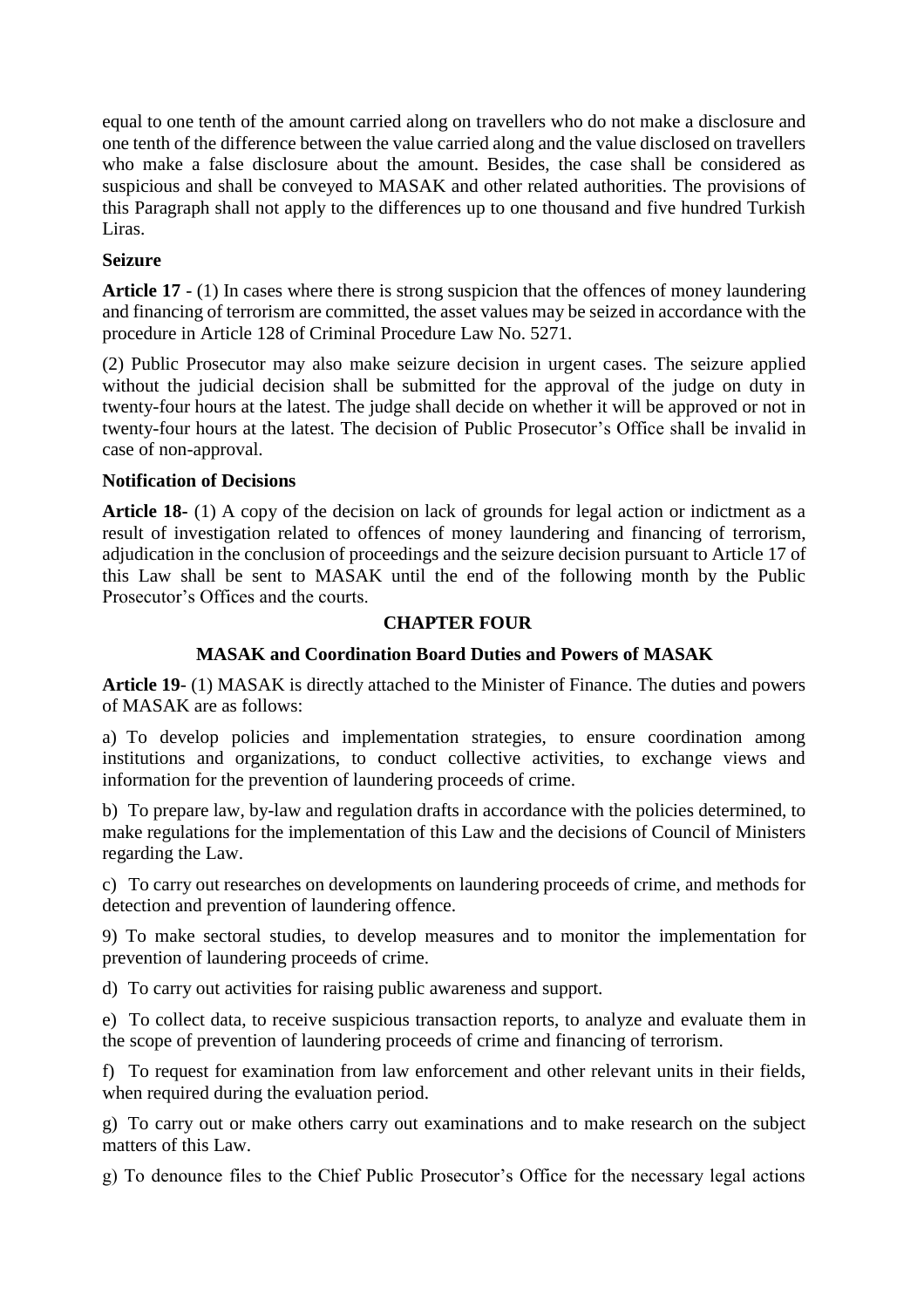according to the Criminal Procedure Law in the event of detecting serious findings as a result of the research and examination that a money laundering offence has been committed.

h) To examine the cases conveyed by Public Prosecutors and to fulfill the requests relating to the detection of money laundering offence.

1) To convey the cases to the competent Public Prosecutor's Office in cases where serious suspicion exists that a money laundering or terrorist financing offence has been committed.

i) To ensure supervision of obligations within the scope of this Law and relevant legislation.

j) To request all kinds of information and documents from public institutions and organizations, natural and legal persons, and unincorporated organizations.

k) To request temporary assignment of personnel from other public institutions and organizations to MASAK, when their knowledge and expertise is necessary.

l) To conduct international relations, to exchange views and information for the subjects in the sphere of its duties.

m) To exchange information and documents with counterparts in foreign countries, and for this purpose, to sign memorandum of understanding that is not in the nature of an international agreement.

(2) The unit from which MASAK makes a request according to the sub-paragraph (f) of paragraph (1) shall respond to the request promptly.

(3) MASAK shall carry out its duties of research and examination on money laundering offence through examiners. The examiners shall be designated upon the request of the Head of MASAK by the proposal of the head of the related unit and by the approval of the Minister to whom they are attached or related.

(4) The examiners assigned upon the request of MASAK shall be authorized to request information and document, to make research and examination, to follow-up and supervise the implementation, and for this purpose, to scrutinize all kinds of documents on the matters of the assignment.

#### **Delaying Transactions**

**Article 19/A**- (1) In cases where the assets which are the subject of a transaction are suspected to be linked to offence of laundering or financing of terrorism, the Minister shall be authorized to suspend the transactions that are attempted to be conducted or currently going on within or through obliged parties for seven work days or not to allow the performance of those transactions for the same period of time so that MASAK can verify the suspicion, analyse the transaction and convey the results of those analyses to competent authorities when necessary.

(2) This power may also be used, based on reciprocity principle, for transactions which are the subject of the reasoned request made by foreign counterparts for suspending or not allowing the performance of the transaction provided that MASAK suspects that the transaction is linked to offence of laundering or financing of terrorism.

(3) The other principles and procedures relating to implementation of this article shall be determined by a regulation issued by the Ministry.

#### **Coordination Board**

**Article 20**- (1) The Coordination Board for Combating Financial Crimes has been established in order to evaluate the draft laws on prevention of laundering proceeds of crime and the draft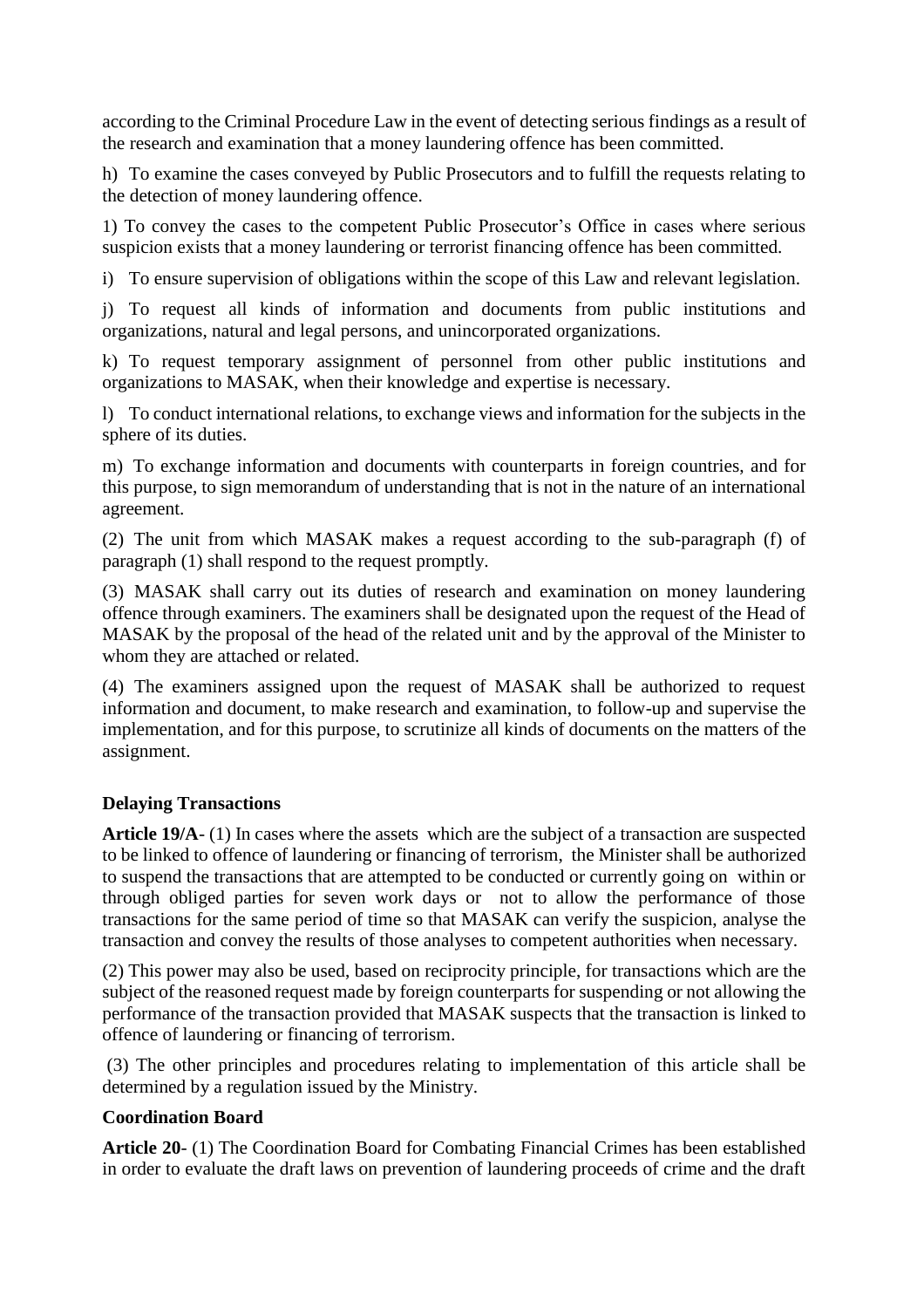regulations which will be issued by Council of Ministers, and to coordinate relevant institutions and organizations regarding implementation.

(2) Under the Chairmanship of the Under-Secretary of Ministry of Finance, the Coordination Board consists of the Head of the Revenue Administration, the Head of the Tax Inspection Board, the Head of MASAK, the Deputy Undersecretary of the Ministry of Interior, General Director of Legislation of the Ministry of Justice, the General Director of Economic Affairs of the Ministry of Foreign Affairs, the Head of the Board of Treasury Comptrollers, the Head of the Insurance Supervision Board, the General Director of Financial Sector Relations and Exchange of the Undersecretariat of Treasury, the General Director of Insurance of the Undersecretariat of Treasury, the Head of the Inspection Board of the Undersecretariat of Customs, the General Director of Customs of the Undersecretariat of Customs, the Deputy Head of the Banking Regulation and Supervision Agency, the Deputy Head of the Capital Market Board and the Deputy Head of the Central Bank of the Republic of Turkey

(3) Representatives of institutions whose views and opinions are needed may be invited to Coordination Board meeting without voting right.

(4) The Coordination Board shall convene twice in a year.

### **Evaluation of Reports and Information**

**Article 21** - (1) The reports and information received in the scope of this Law shall be evaluated by Finance experts and Assistant Experts who are employed at MASAK.

#### **Disclosure of Secret**

**Article 22**- (1) The persons stated below shall not disclose secrets acquired while exercising their duties, about the persons, transactions and account statements, businesses, enterprises, wealth and professions of the individuals and others related to them, and shall not make use of those secrets for their own or third parties' benefit, even if they left their posts:

a) The Chairman and the members of Coordination Board, examiners and staff of MASAK,

- b) The persons who are consulted for their knowledge and expertise,
- c) Other public officials who learns the information because of their duties.

(2) These persons shall be sentenced to imprisonment from one year to four years in case of disclosing the secrets. The imprisonment may not be less than two years if the secrets are disclosed for material benefit.

(3) Giving information to the counterparts in the foreign countries by MASAK in accordance with this Law shall not be considered as disclosure of secret.

## **CHAPTER FIVE**

#### **Miscellaneous and Final Provisions**

**Article 23**- (1) The positions shown in the attached list (1) are set out for MASAK and added to the section of Ministry of Finance of the Table (I) annexed to the Decree Law No.190 on General Staff and Procedure dated 13/12/1983.

**Article 24**- (1) - **(This Article is related to the Decree Law No. 178 Regarding Establishment and Functions of the Ministry of Finance dated 13/12/1983 and inserted to the relevant part.)**

## **Additional payments**

**Article 25**- (1) The president and members of Coordination Board shall be paid remuneration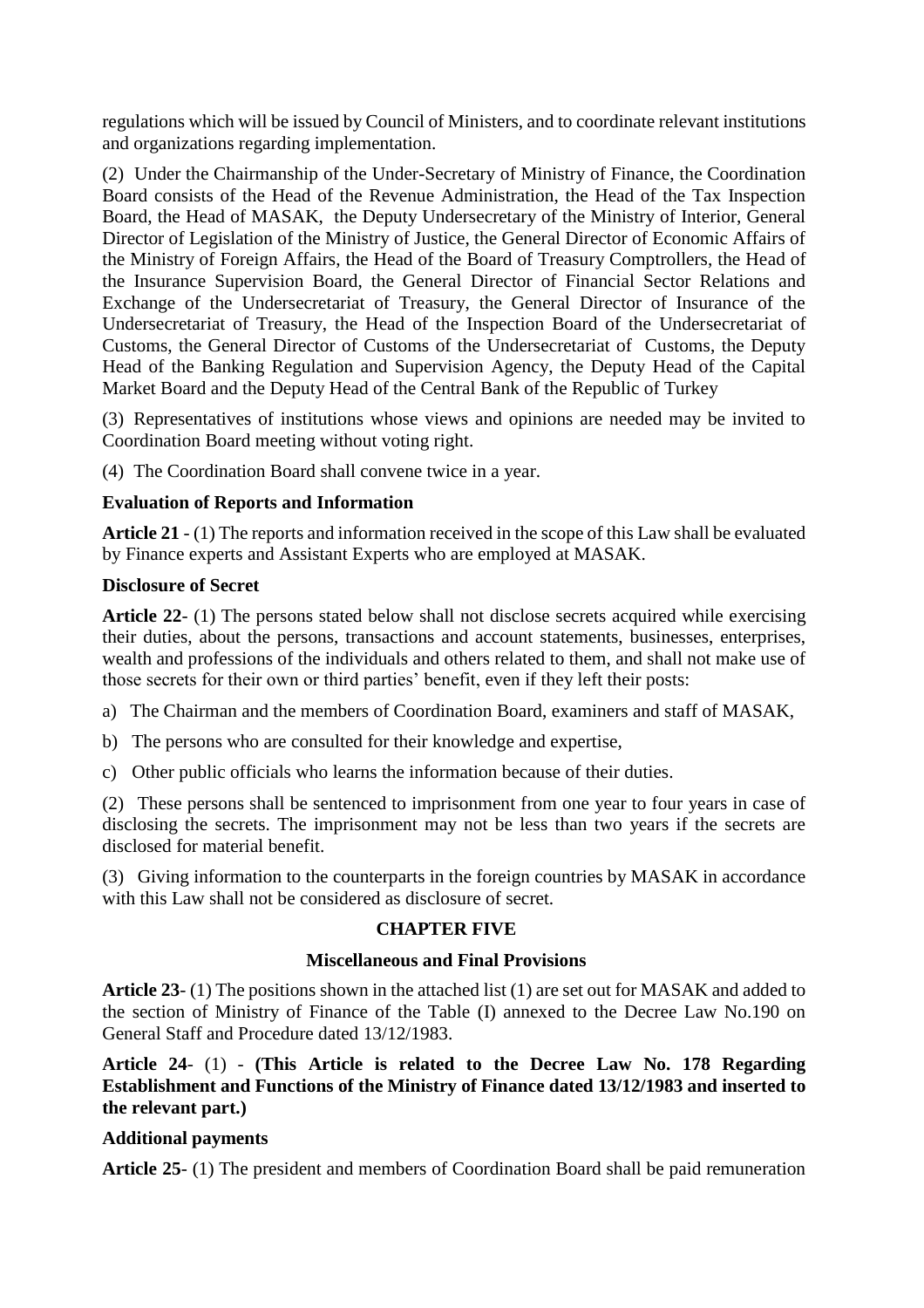for per meeting in the amount to be calculated through multiplying the indicator number of 3000 by the salary coefficient of public officials.

(2) Additional payments not exceeding the amount calculated by multiplying the salary coefficients of public officials with the following indicator numbers shall be paid under the approval of the Minister to the following personnel working for the Financial Crimes Investigation Board;

- a) **(abolished)**
- b) (**abolished**)
- c) for the examiner assigned under this Law (not more than six months),
- 9) (**abolished**)
- d) (**abolished**)
- e) (**abolished**)
- (3) **(abolished)**

(4) Such payments shall not be subject to any tax or deduction other than stamp tax.

## **Abolished and amended provisions**

**Article 26**- (1) Articles 1, 3, 4, 5, 6, 7, 8, 9, 12, 14, sub-paragraphs (a), (b), (d), (e) of article 2 and first and third paragraphs of article 15 of Law No. 4208 dated 13/11/1996 shall be abolished.

(2) The first and third paragraphs of article 13 of Law No. 4208 shall be abolished and the second paragraph shall be amended to be "Ankara Criminal Court of Peace shall be authorized to give any decision on requests of foreign countries relating to the controlled delivery of assets derived from crime."

(3) The phrases "dirty money" and "dirty money laundering offence" in other legislation refer to "proceeds derived from crime" and "money laundering offence" respectively.

## **Regulations**

Article 27- (1) The principles and procedures relating to the subjects stated in the paragraph (d) and (e) of article 2 and in articles 3, 4, 6, 7, 11, 15, 16, 19 and 20 of this Law shall be arranged by regulations which will be issued by the Council of Ministers within six months following the publication date of this Law.

## **Increase of fixed amounts**

Article 28 - (1) Fixed amounts specified in articles 13 and 16 of this Law shall be applied at the beginning of each year by increasing in the revaluation ratio determined for previous year under the Tax Procedure Law No. 213 dated 04/01/1961. In the calculations, the amounts up to ten Turkish Liras are not taken into consideration.

## **Additional Article 1**- (Added: 26/9/2011-KHK-659/17)

MASAK may perform its duty of research and examination of laundering offence and supervision of obligations through examiners who are designated among examiners through the proposal of the head of their unit upon the request of the Head of MASAK and the approval of the Minister to whom they attached or related and who are temporarily assigned to MASAK for up to three years. This period may be extended for up to another three years within the same principles and procedures. Examiners assigned to MASAK shall be paid, under Article 25, an additional payment throughout their assignment without any time limit.